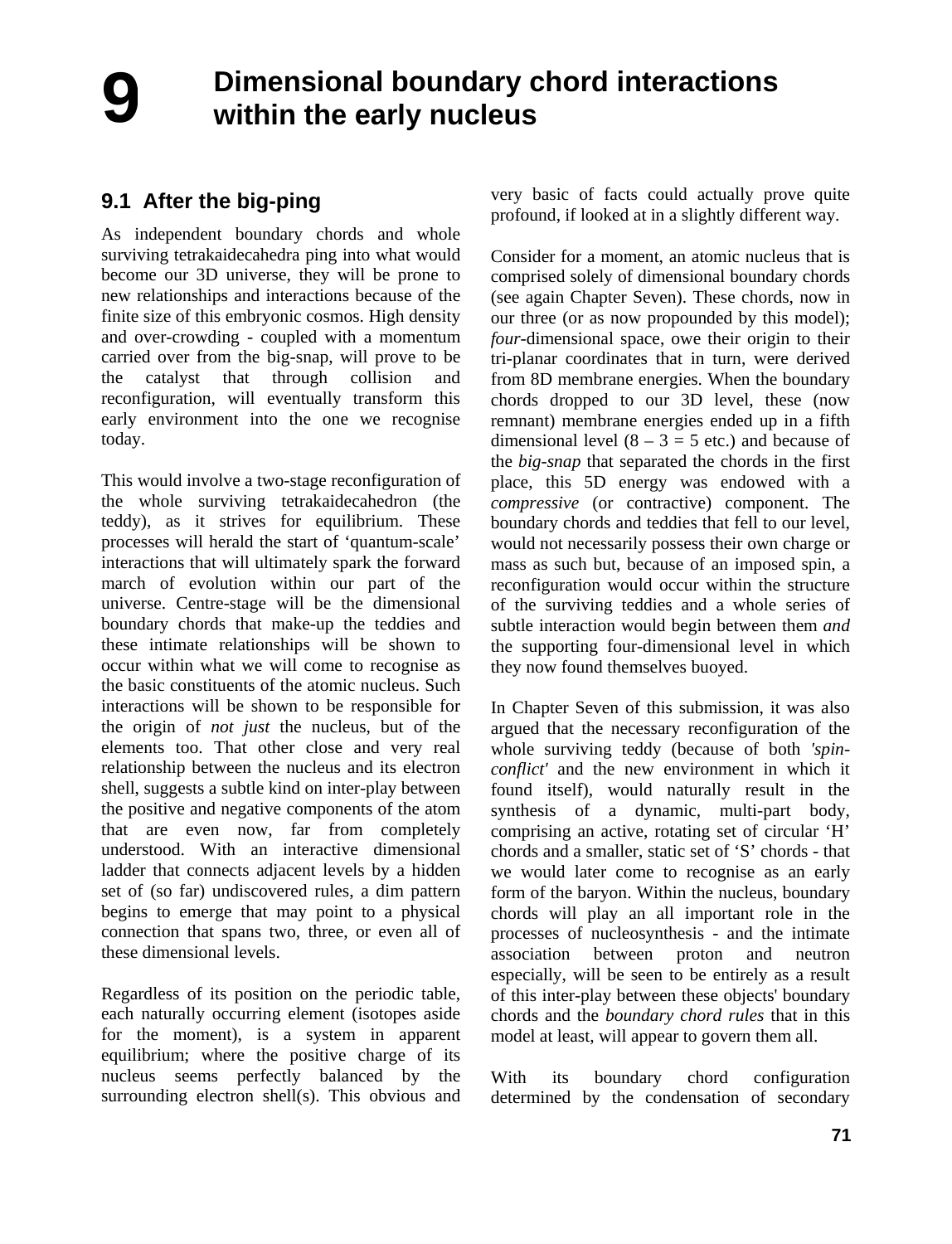membrane energy within the 8D lattice, the whole surviving teddy would ping into 3D space with a mass equivalent to:

$$
36 (M^{dbc}) \quad or \quad 36 \times 4.687 \times 10^{-29} \text{ kg}
$$
\n
$$
= 1.687 \times 10^{-27} \text{ kg}
$$

Had we as observers been there to examine these early objects when they first appeared in our part of the universe, this (supposedly) threedimensional mass equivalence *may not* have been what we were expecting as far as their predicted measurements were concerned. Instead, we may have actually experienced great difficulty in detecting the slightest hint of these teddies at all and this would have everything to do with what may be termed their *imposed inertia*. Dimensionally speaking, the whole surviving teddies and their independent boundary chord relatives would drop to their new 3D/4D level because of their origin from the 8D tri-planar coordinates. Their energy would be proportionally *less* than the original fourdimensional collection of spherical mini big-bang events that produced the 8D lattice in the first place. Teddies and boundary chords alike would therefore be floating within a more energetic, higher energy expansive medium - like water vapour that has just condensed within a larger volume of steam. The only difference between the two would be their energy value, while in both cases, there would seem to have occurred an apparent *phase change* between them (even though their relationship was actually somewhat further removed from that we find between water vapour and steam). This relationship though, between three-dimensional and four-dimensional levels would be a close one – and it is this intimacy that may have determined this *imposed inertia*. The mechanism that allows this to happen will in this model - be the waves.

When the whole surviving teddies pinged into our world after the big-snap, each of their individual boundary chord components (that made up any single side of their hexagonal or square faces) can be pictured as simply being a straight single connection between any two of the teddy's

original points of convergence – or put even more simply – they would be a single straight line (see *Figure 9.1.01* below). Although these early teddies possessed face-spin bias, (a tendency for the chords to rotate around the edges of the hexagonal faces); this motion would also tend to be in straight lines relative to each individual chord – or describing what can be called a constant motion.



*Figure 9.1.01 The original whole surviving teddy would exhibit 'straight line' boundary chords each with an inferred constant motion.* 

Although within a new environment, this original teddy would have *exactly* the same geometry as the 8D lattice from whence it came and although it was now supported within the expansive framework of four-dimensional space, this too would have originated from that very same geometry. While any such motion continued to follow this shared relationship, a balance could be maintained within the body of the whole surviving teddies that would not influence (or be influenced by) the surrounding and supporting (but apparently invisible) 4D medium, a little higher up the energy ladder from us. This shared motion refers to an inertia that involves only the teddy's boundary chords – and in this context, this will at this stage, only involve its *face-spin bias*. Pictured another way, the effects of this constant motion on each individual teddy may be likened to a collection of children's *jacks* floating through space, each of which shares the same set of axes; all of which are normal to the plane of any particular face (where this straight-line,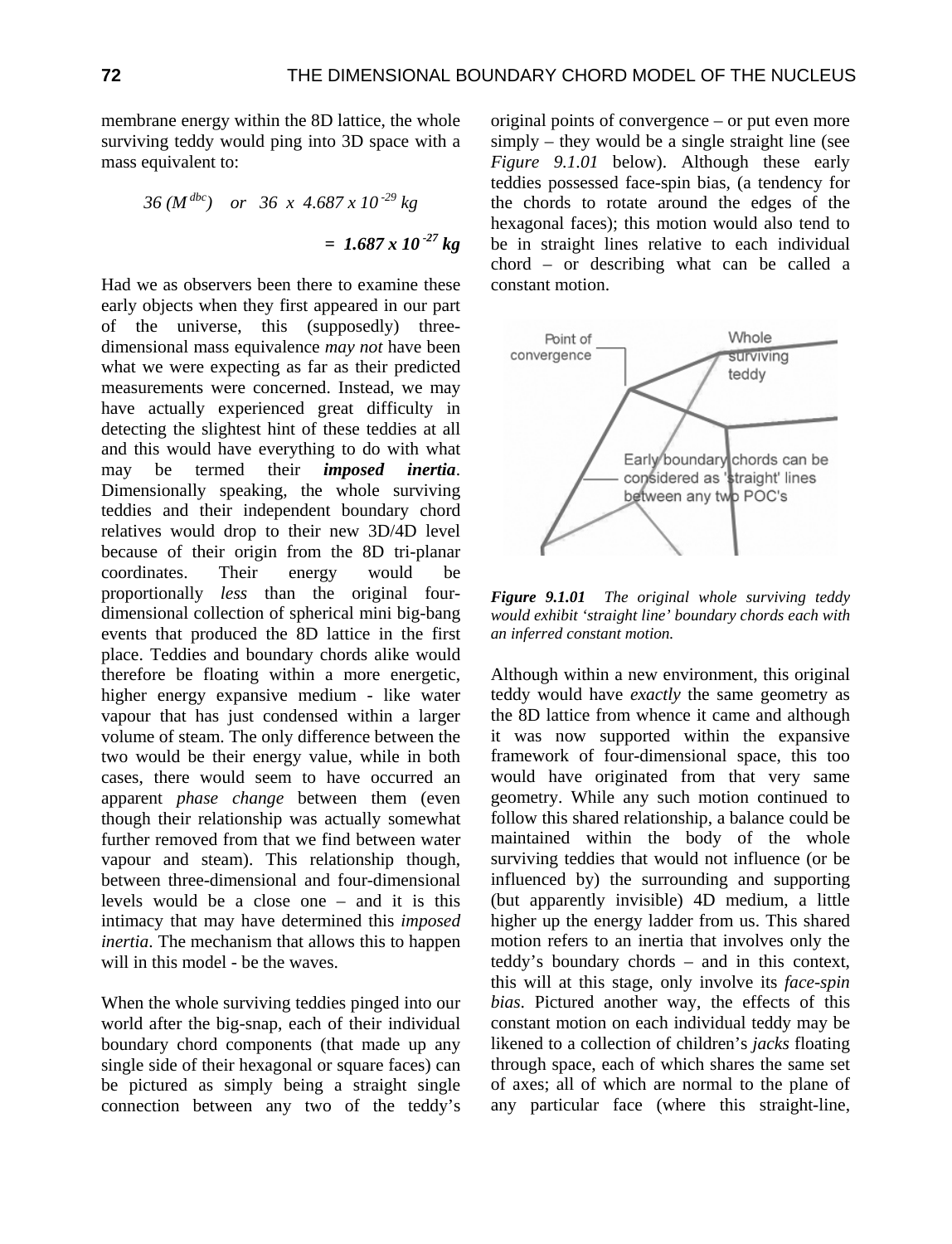constant motion can only occur). The orientation of each jack however, can be allowed to be significantly different from the next (see *Figure 9.1.02* below).



*Figure 9.1.02 The tendency for the original teddy's chords to try and rotate in straight lines, perpendicular to its constant motion axes will mean that it exhibits little or no mass in our 3D part of the universe.* 

The whole surviving teddy's *constant motion axes* will determine what 'is' and what 'isn't' imposed inertia and any straight line that moves 'normal' to any one of these axes (within the body of the teddy), can be said to exhibit (inertialess) constant motion. The teddy, at this early stage in its life will have an *inertia-less* face-spin bias and will not therefore, seem to exhibit any sign of mass in our three and four dimensional world directly after it pings into existence. This matter of *imposed inertia* will become an important one in a later chapter.

Once in this new 3D/4D environment however, the teddy will have to reconfigure, as it strives for equilibrium and its new *circular* 'H' and 'S' chords will now deviate from the straight line scenario; changing direction constantly as they try to revolve around their respective faces. They can now be considered as *accelerating* all the time and will thus be deviating continuously from the original constant motion axes of their host. This will create a disturbance in the surrounding 4D

medium that will provide *imposed inertia* in our world. In other words, as the whole surviving teddies reconfigure their chords, they will also take on mass. As discussed earlier in Chapter Seven, the face-spin bias that tries to rotate the chords around the hexagonal faces, will create a *spin conflict* at the boundaries where hexagonal face meets hexagonal face. *Twice* the boundary chord mass is trying to take up the volume of a single boundary chord value and it is this that will induce the first of a two-stage reconfiguration.

## **9.2 Stage 1 reconfiguration**

This *spin-conflict* will induce a separation of boundary chord material that will commence at these hexagonal to hexagonal boundary positions and effectively 'split' the chords because of this attempted rotation. This will result in the birth of independent 'face-centred' chords that will induce a modification of equilibrium within this new, unsupported and more rarefied environment and they will become *circular* in shape. Their mass equivalence should therefore become *HALF* that of the original chords, so that:

$$
\frac{M^{dbc}}{2} = \frac{4.687^{29} kg}{2} = 2.343^{29} kg
$$

This event however, will not be quite as straightforward as it would at first sight appear. The old 'points of convergence' *(POCs)*, or the original corners of the tetrakaidecahedron, will become areas where there occurs a *tri-lateral chord separation* and this process will release a great deal of energy. The reconfiguration of the teddy's chords around these areas must result in the juncture of three circular chords (centred upon *three* different faces). They will also be areas where two boundary chords were originally 'pushing' together from adjacent faces, both trying to fill the space meant only for a *single* boundary chord.

The *points of convergence* will be shifted away from where the corners once were (as they will no longer exist) and these new *POCs* will be located at what were previously the centres of the original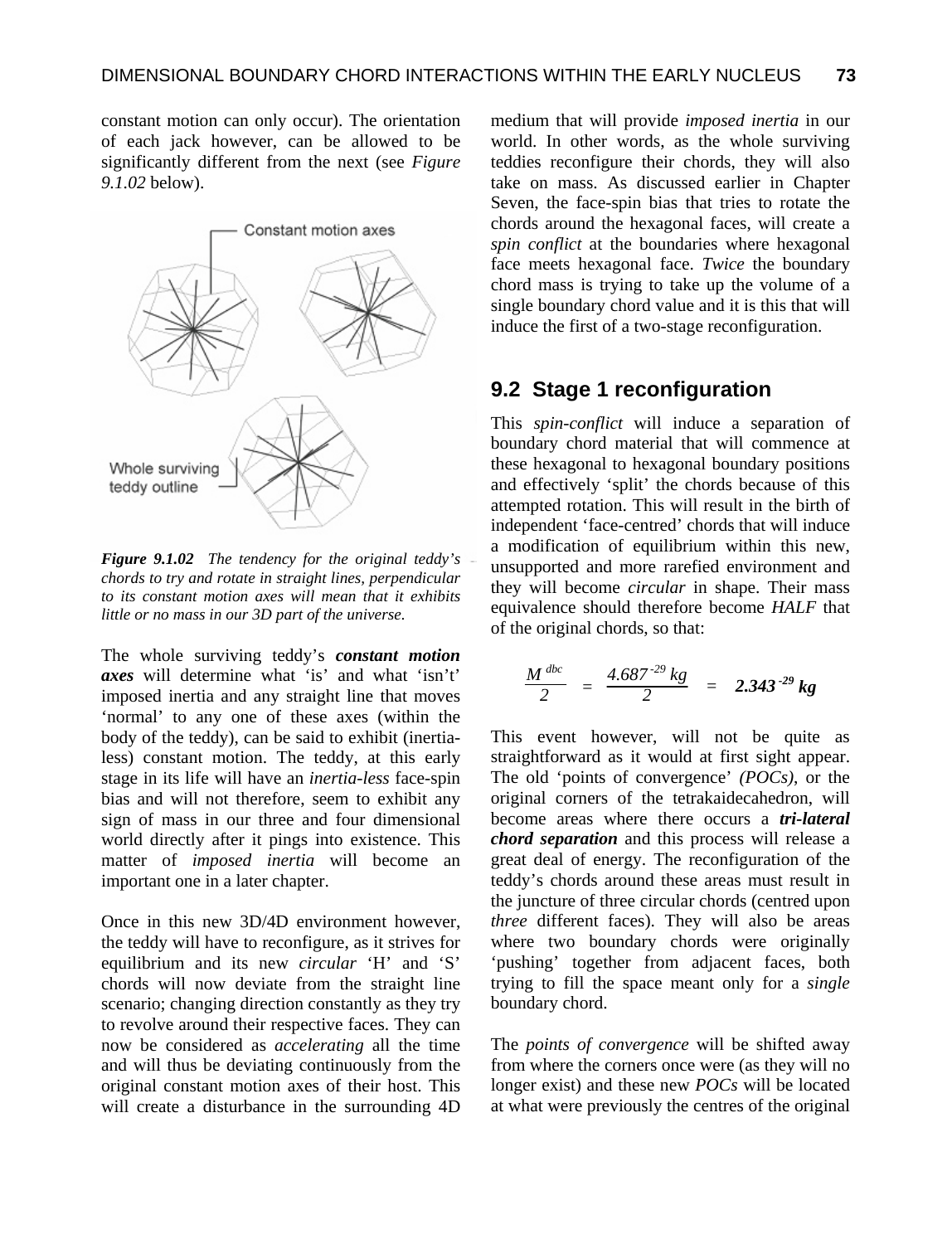boundary chords. These *POCs* will have a mass equivalence of the two newly converging (half) chords at this point, but there would have also been a mass loss because of these chord separation events. Each of these *tri-lateral separation points* can be thought of as comprising what in essence, will resemble an asymmetric triangular area of negative curvature, bounded by three circular chords (see *Figure 9.2.01* below).



*Figure 9.2.01 Face-spin bias will instigate a reconfiguration of the whole surviving teddy's chords as they split in two. At the old POCs there will be a conversion of mass to dimensional boundary surface wave energy.* 

The total mass loss experienced by the teddy will be the same as the combined mass conversion at each of these points and this will be intimately related to the *2D membrane capacity* of these asymmetric negatively curved triangular areas. This concept will be dealt with in more detail later in this chapter but basically, just as a more energetic four-dimensional energy may *condense* to produce a 3D (visible) impact that we could detect in our world (and visa-versa with the conversion of 3D mass to boundary surface wave energy); a 3D condensation would produce a twodimensional result that *may not* be detectable by us.

As this 2D energy is just that, (length times breadth if you like); any 2D membrane capacity would be proportional to the area in question. These areas (previously occupied by the whole surviving teddy's corners), are also related to the original boundary chord's area conversion figures, first seen in Chapter Five of this submission; where the hexagonal faces were given a value of *0.433* and the square a value of *0.250*.

As the teddy reconfigures, these areas must become the juncture where two (previously) hexagonal and a single (previously) square chord now meet (although they are now circular). Any possible conversion of chord material at these *trilateral separation points* would actually come from this combination of  $H + H + S$  boundary chord material and this *tri-lateral split* would involve a proportion of the original boundary chord's mass that can be expressed as follows:

$$
\frac{H = 4.687 \times 10^{-29} \text{ kg} \times 0.433}{10^2}
$$
  
= 2.029 x 10<sup>-31</sup> kg  

$$
\frac{S = 4.687 \times 10^{-29} \text{ kg} \times 0.250}{10^2}
$$
  
= 1.171 x10<sup>-31</sup> kg

where *0.433* and *0.250* represent the original boundary chord area conversion and *10<sup>2</sup>* represents the equivalent 2D membrane conversion factor.

The mass loss at each and every *tri-lateral separation point (TLSP)* will therefore be equivalent to:

$$
2.029 \times 10^{-31} \text{ kg (H)} + 2.029 \times 10^{-31} \text{ kg (H)} + 1.171 \times 10^{-31} \text{ kg (S)} 5.229 \times 10^{-31} \text{ kg}
$$

As there are a total of twenty-four *TLSPs* around the original whole surviving teddy, the total *(Stage 1)* mass loss will in turn equate to:

$$
24 \times 5.229 \times 10^{-31} \text{ kg} = 1.255 \times 10^{-29} \text{ kg}
$$

This figure therefore represents the total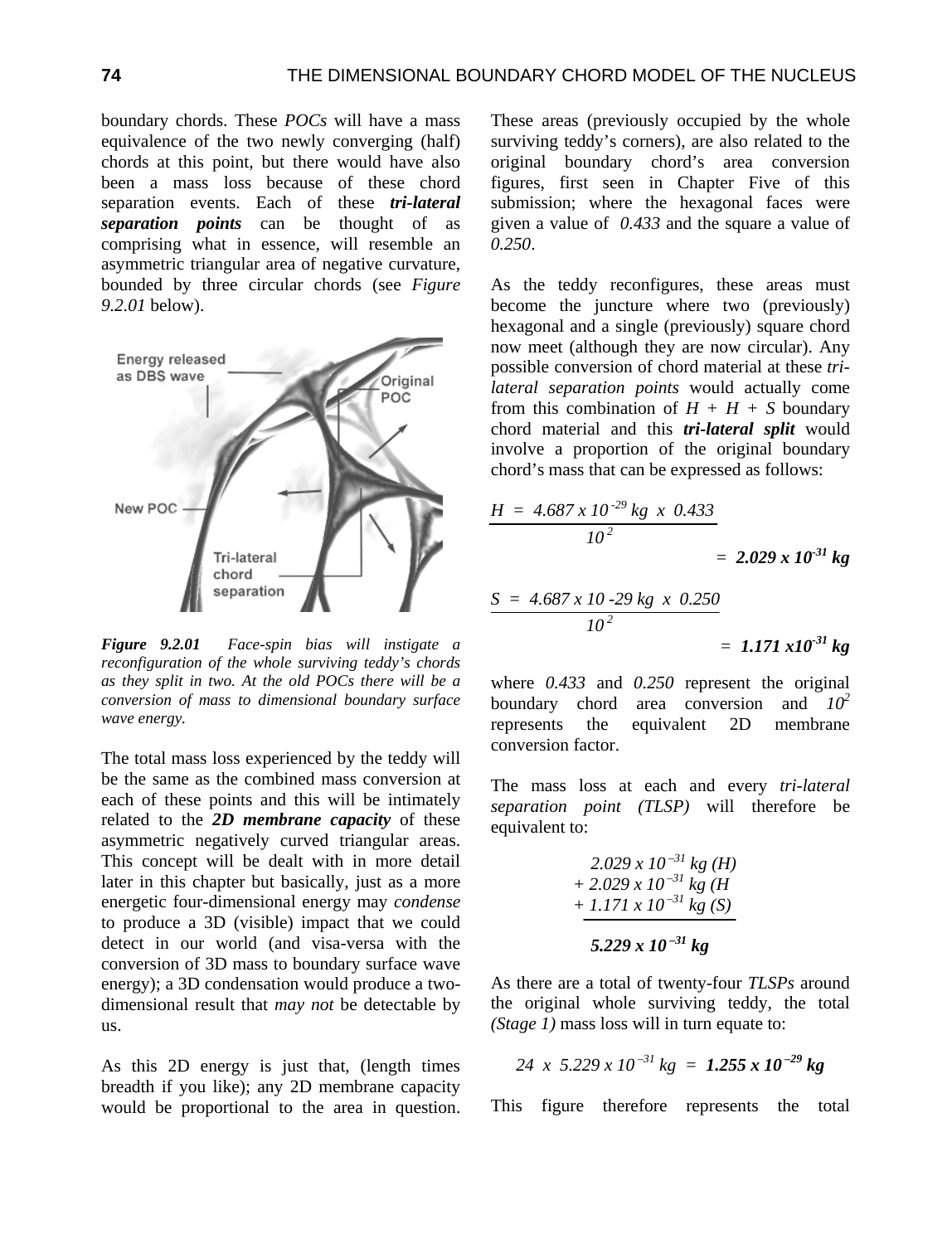(apparent) three-dimensional mass loss during this *Stage 1* reconfiguration of the whole surviving teddy; as *face-spin bias* acts as the catalyst that results in a new circular chord configuration. This mass loss can now be deducted from the original, in order to glimpse the character of this *new* teddy as it now displays its presence in our three-dimensional world.

This two-dimensional mass loss as the whole surviving teddy undergoes its *Stage 1* reconfiguration can be shown as follows:

| Original teddy mass:      | $1.687 \times 10^{-27}$ kg  |
|---------------------------|-----------------------------|
| <i>Stage 1</i> mass loss: | $-1.255 \times 10^{-29}$ kg |
|                           |                             |

*New* **teddy mass:** *1.674 x 10 –27 kg* 

As the teddy completes this Stage 1 reconfiguration, this mass loss (comprising the total of 24No. tri-lateral separation points), will induce a redistribution of its overall mass

component, resulting in a drop at the *POC* to give the boundary chord a new mass value of:

$$
M^{dbc} = \frac{2.325 \times 10^{-29} \text{ kg}}{2} = 2.325 \times 10^{-29} \text{ kg}
$$

With such an induced conversion from the original boundary chord connections to *Stage 1* reconfigured circular chords, the whole surviving teddy has in this model, become the *neutron* (see *Figure 9.2.02* in the column opposite).

The neutron in our world suffers from rather a short 'half-life' however, (about ten and a half minutes or so) and this may draw us to the conclusion that this *Stage 1* reconfiguration *IS NOT* the end of the story. As the neutron is produced by the conversion of its *TLSPs*, it must still be unstable in the sense that this well measured half-life indicates that this entity ultimately undergoes further conversion to a *proton*. Although this process hinted at here is at present somewhat of an 'over-simplification', something else clearly happens to the neutron and this is where there occurs what in this model, can now be referred to as the teddy's *Stage 2*  reconfiguration. This must logically follow the first - for two very good reasons. First of all, the whole surviving teddies have *pinged* into what will become our version of the universe as *individuals* and not as part of the eightdimensional lattice of which they were originally an integral part. This new environment in which



*Figure 9.2.02 As the whole surviving teddy undergoes what has been called its 'Stage 1' reconfiguration, its mass loss at the 'tri-lateral separation points' (TLSPs), will produce what we would recognise in our world as the neutron.* 

the teddy finds itself, (i.e. the four-dimensional universe), will no longer be providing a supportive structure and this will not only help instigate the Stage 1 reconfiguration already described above – but will also cause a kind of *degassing* of boundary chord material *within* what have now become *circular* chord areas.

## **9.3 Stage 2 de-gassing**

This will result in the condensation of a proportional amount of 3D boundary chord material, which will be characterised by a lower dimensional energy signature, not unlike the 2D membrane material already discussed in earlier chapters. This *de-gassing* will occur in a similar manner to that described in the *Stage 1* reconfiguration that occurred at the tri-lateral separation points *(TLSPs)* - although the component of 2D membrane material produced in this instance, will be proportional to the overall boundary chord mass of each type of circular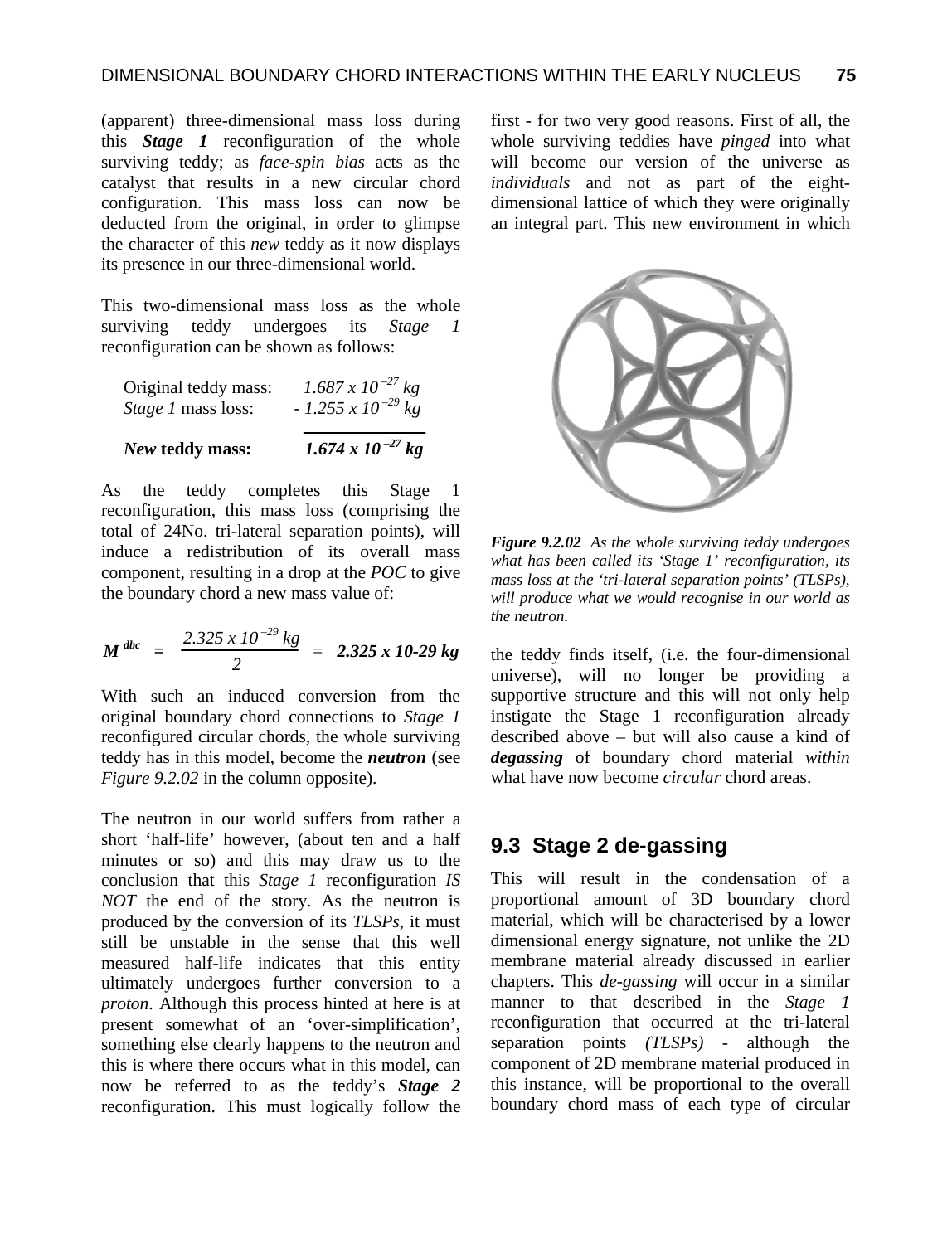chord. The original hexagonal and square faces of the whole surviving teddy all originally shared (straight) boundary chords with neighbouring or adjacent faces but, each type of face (whether hexagonal or square or now circular) could be said to comprise the same *boundary chord value*. This would of course, result in a value of 'six' for the hexagonal face and 'four' for the square face and these same values will need to be carried over to the newly configured round (or now circular) *Stage 1* teddy. As a result of the teddy's new geometry, the circular 'H' chord's *membrane component* will now be comprised of 2D condensate that originates from *SIX* areas of influence  $(HI - H6)$ , whilst the smaller 'S' chord will gain its membrane component from just *FOUR* areas of influence *(S1-S4)*; This is illustrated in *Figure 9.3.01* below.



**CIRCULAR 'H' CHORD** 

*Figure 9.3.01 2D membrane component areas of influence for the circular 'H' and 'S' chords (and their relative overall areas).* 

The total membrane area of each and every *'H'* chord will be *1.732* times greater than that of the smaller '*S'* chords and because we can define a two-dimensional area as the result of two *single*dimensional components (in other words, length times breadth) - any two adjacent *areas of influence* can therefore be said to produce a 2D membrane component - such as *H1+H2; S1+S2*; *H4+H3; S3+S2* etc., etc.. By definition, these values will be single-*dimensional* in nature and each of these components will be proportional to the new split boundary chord mass, relative to that particular *area of influence*.

These relative areas are derived from the original area rule first seen within the context of the eightdimensional lattice's *tri-planar coordinates*, which saw a figure of *0.433* and *0.250* for the hexagonal and square component respectively. This provides the ratio of *1.000* to *1.732* shown in *Figure 8.05* above. Although sounding somewhat of a contradiction in terms, these new *areas of influence* (such *as H1, S1* etc.) are most definitely *single-dimensional* in nature and will therefore, require a *one-dimensional conversion factor* – and from our use of the simple cube in previous chapters (see page 19 for example), this will therefore necessitate the division of such resultant values by  $10^3$  thus:

'H' chord 2D membrane component at each *POC* will equal:

$$
\frac{2.325 \times 10^{-29} \text{ kg}}{10^3} = 2.325 \times 10^{-32} \text{ kg}
$$

Likewise, the 'S' chord's 2D component will be:

$$
\frac{2.325 \times 10^{-29} \text{ kg}}{10^3} = 2.325 \times 10^{-32} \text{ kg}
$$

As the circular 'H' chord's 2D membrane component is the product of *SIX* areas of influence in total, this will give an overall (3D) mass equivalence of 6 x 2.325 x  $10^{-32}$  kg or:

1.395 x 
$$
10^{-31}
$$
 kg per 'H' chord.

The circular 'S' chord's 2D membrane component (from *FOUR* areas of influence in total) will be  $4 \times 2.325 \times 10^{-32}$  kg or:

*9.300 x 10 –32 kg* per 'S' chord,

as this value is the product of just *FOUR* areas of influence, that make up this smaller chord, due to the fact that these smaller (previously square faces) comprise just four *boundary chord values*.

This process of *de-gassing*, is caused by the nature of this new 'rarefied' environment in which the teddy now finds itself enveloped. As an example, similar *man-made* processes (especially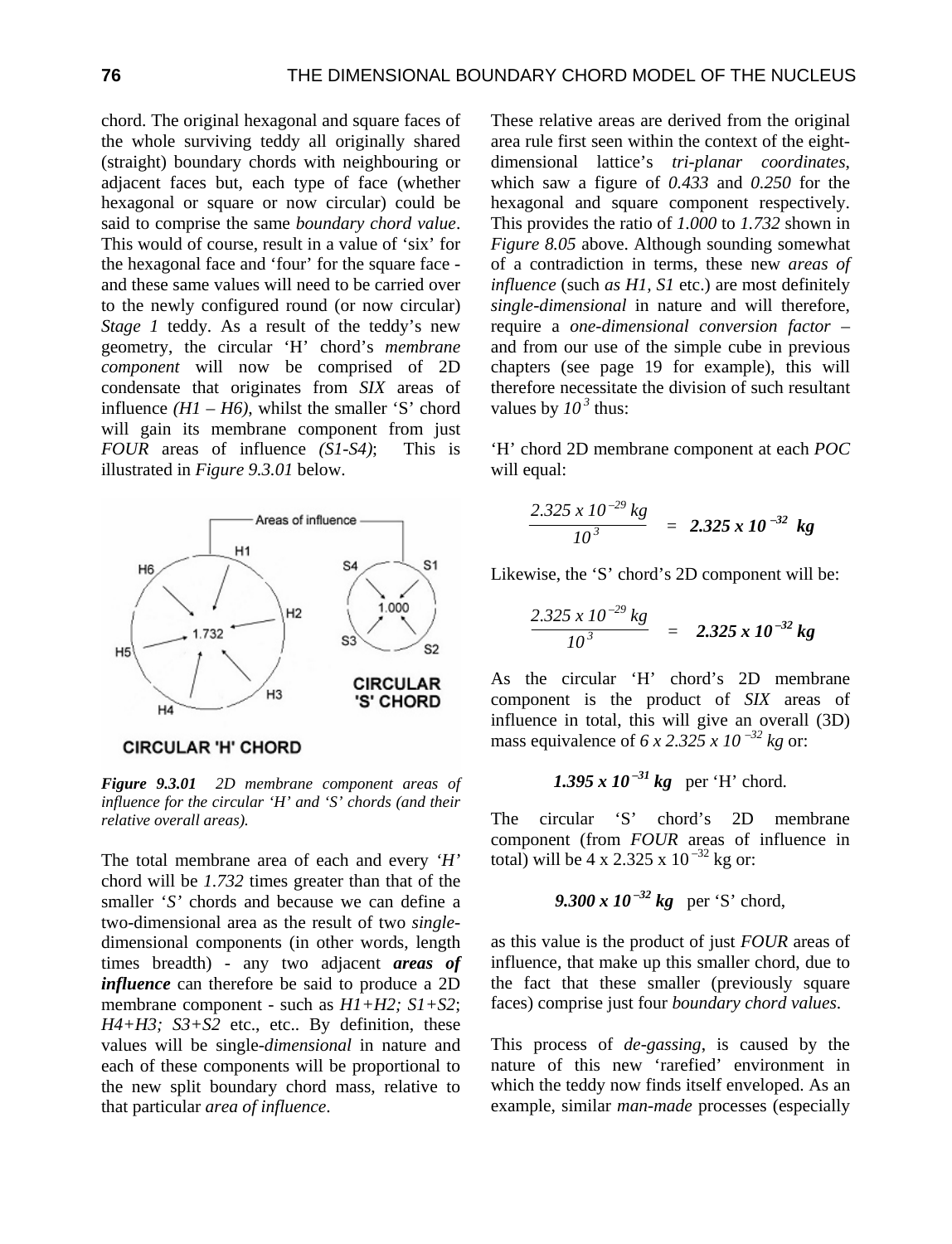in the plastics and foam industries), quite often call for a degassing stage; where a liquid compound can be placed within a sealed container that is then effectively evacuated of air. Any gas bubbles caught within the compound during the mixing phase, will 'de-gas' and rise to the surface as the pressure drops and can then be removed with evacuated air. This obviously lowers the risk of impurities, contaminants and flaws within the finished product.

Within the confines of the reconfiguring teddy, this boundary chord *de-gassing* phase will produce 'H' and 'S' face chord membranes that will 'use-up' and therefore contain within the bounds of these circular chords, a proportional amount of the teddy's apparent mass - provided as it is, by the boundary chords themselves (measured in this model, at the *points of convergence*). The total mass conversion (or apparent mass conversion) will therefore be:

For all the 'H' faces:

 $8 \times 1.395 \times 10^{-31}$  kg =  $1.116 \times 10^{-30}$  kg

and for all the 'S' faces:

 $6 \times 9.300 \times 10^{-32}$  kg  $= 5.580 \times 10^{-31}$  kg

Total *Stage 2* 

mass conversion:  $1.674 \times 10^{-30}$  kg

Therefore, it could be argued that the *Stage 1* reconfigured teddy, (which has already lost mass), makes it presence felt in our world as what we would recognise (mass-wise at least) as the *neutron* and further:

| Stage 1 teddy (neutron) | $1.674 \times 10^{-27}$ kg |
|-------------------------|----------------------------|
|                         |                            |

Less *Stage 2* mass conversion:  $1.674 \times 10^{-30}$  kg

*New teddy mass: 1.672 x 10 –27 kg* 

As the de-gassing continues and produces these 2D membrane components within each of the circular chord areas, the *face-spin bias* (which

will still have been in a certain amount of spinconflict at what were previously the square faces of the original whole surviving teddy - *prior* to this reconfiguration), will be transferred to these membrane surfaces and this will cause them to rotate. This will not only solve what has been an inherent spin-conflict within the structure of the teddy, but will also create its own reaction at these rotating membranes. This conversion of face-spin bias into a rotational phenomenon, will not only produce what will be measurable spin within the new 2D membranes, but will also provide what amounts to a very real component of *charge* too.

The surface of the whole surviving teddy has a geometry that will now allow it to exist with circular 'H' and 'S' chord 2D membrane components *after* its reconfiguration - and because of the original *face-spin bias* centred around the hexagonal faces (now the 'larger' of its circular chords); these can be allowed to rotate as pairs within the confines of their parent (3D) surfaces. This will produce *(4 x 2) 'H' charge* components – and  $(3 x 2)$  *'S' charge* components (see *Figure 9.3.02* below).



*Figure 9.3.02 2D membranes rotate as pairs within their chord structure and each type will contribute a specific characteristic to the teddy's charge. (Only one of each pair shown for clarity).* 

The teddy's charge will be based on its *spin ratios* and these can in turn be calculated from the total areas of the 'H' faces against those of its 'S'